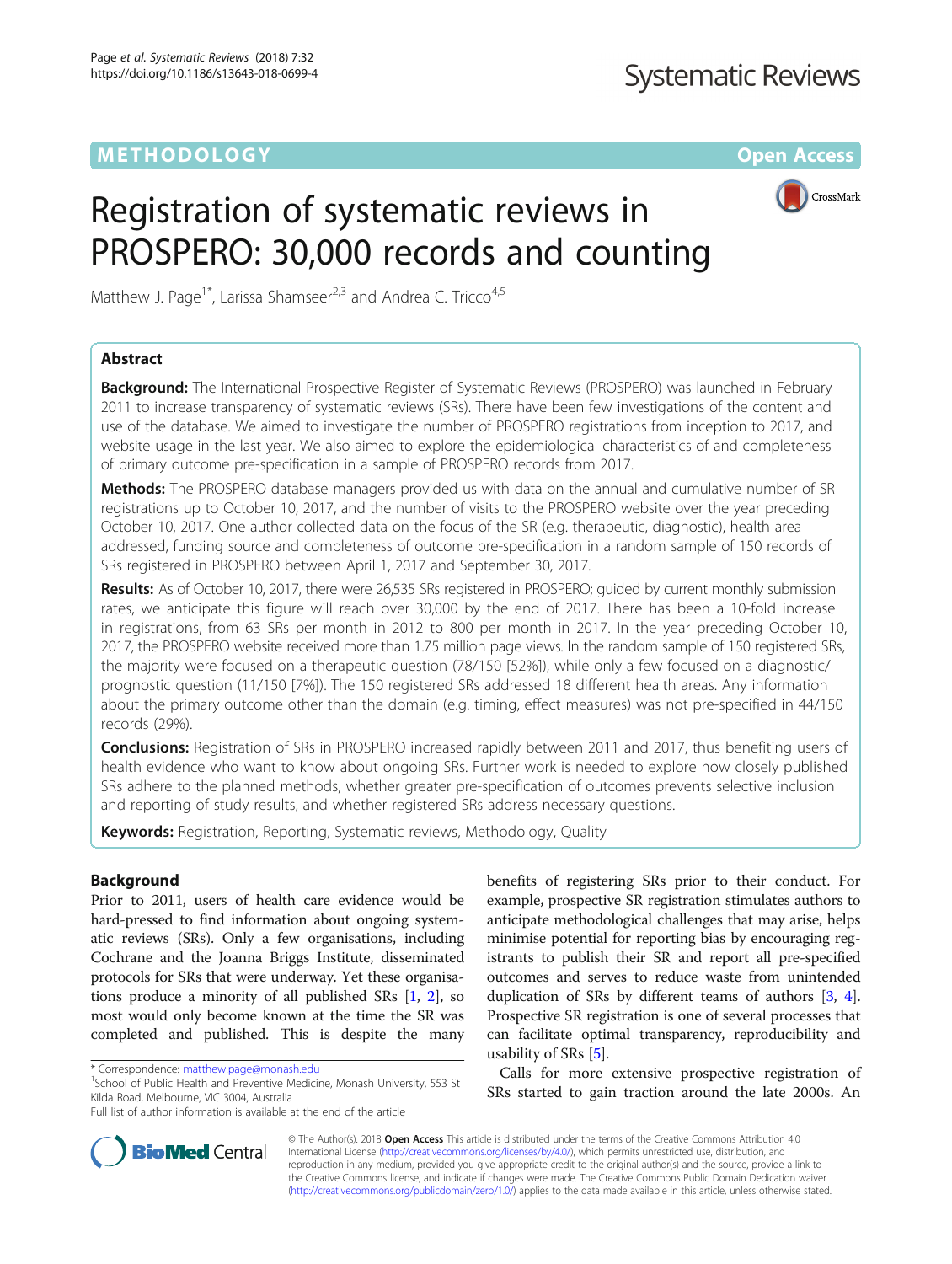international group of epidemiologists, clinicians, statisticians and editors recommended in the 2009 Preferred Reporting Items for Systematic reviews and Meta-Analyses (PRISMA) statement that systematic reviewers provide registration information, including a registration number, for their SR [[6](#page-7-0), [7\]](#page-7-0). That same year, Tricco et al. advocated the establishment of a database to register SRs at inception, after identifying in an international survey of 348 authors that 199 SRs they had conducted had not been published [\[8](#page-7-0)]. And concerns about potential for reporting bias in unregistered SRs were raised after a 2010 study identified discrepancies between the prespecified and reported outcomes of more than a fifth of Cochrane SRs (e.g. some outcomes were omitted, others were downgraded from primary to secondary) [\[9](#page-7-0)].

The world's first international prospective register of systematic reviews (PROSPERO) was launched in February 2011 to mitigate these problems with SR transparency [[10](#page-7-0), [11](#page-7-0)]. PROSPERO is produced by the Centre for Reviews and Dissemination at the University of York (UK), and funded by the UK National Institute for Health Research (NIHR). The PROSPERO register accepts any SR with a health-related outcome, regardless of whether the focus is on a diagnostic, prognostic, genetic association or intervention question. Since November 2013, new protocols for Cochrane intervention and diagnostic test accuracy SRs have been added to PROSPERO. While SRs including any type of study design (e.g. randomised trials, cohort studies, qualitative studies) are eligible for inclusion, PROSPERO currently does not accept scoping reviews or literature reviews. For a SR on a methodological topic to be included, at least one patient-oriented or clinically relevant outcome needs to be included (therefore, methodological SRs looking only at, say, the reporting of particular methods in studies would not be included). The register requires systematic reviewers to provide information on 22 mandatory and 18 optional items, which were selected following an international consultation exercise [[12](#page-7-0)]. Items include administrative information (e.g. SR title, anticipated or actual start date), SR methods (e.g. eligibility criteria, methods for collecting, handling and analysing data) and other general information (e.g. reference or URL for an accompanying SR protocol). PROSPERO also provides users with information on the status of a SR, with options including "ongoing", "completed but not published" and "completed and published". Once the SR is complete, authors can update the PROSPERO record to provide the full citation for the final report or publication of the SR, including the URL where available.

Along with facilitating SR transparency, the PROSPERO database is a valuable source of data for meta-research (i.e. research on research). For example, Booth et al. evaluated the number of registrations and number of visitors to the website between February 2011 and February 2012 [\[13](#page-7-0)].

Tricco et al. investigated discrepant outcome reporting between the PROSPERO record and publication of 98 SRs published before November 2013 [\[14](#page-7-0)]. Borah et al. used the start dates recorded in PROSPERO to estimate the time required to complete 195 registered SRs that were published before July 2014 [\[15\]](#page-7-0). And Sideri et al. evaluated how frequently SRs of orthodontic research published between 2012 and 2016 were registered a priori in PROSPERO [\[16](#page-7-0)]. To our knowledge, there has been no investigation of the number of registrations and usage of the PROSPERO website since its first year of operation. Also, epidemiological characteristics (e.g. health areas addressed, funding source) of SR registrations have not been examined. Further, there has been no evaluation of how completely outcomes are pre-specified in PROSPERO records. Complete pre-specification of SR outcomes is necessary to protect against bias due to selective inclusion and reporting of results, where the selection of data to include from studies, and subsequent reporting of results, is influenced by the nature of the findings [\[17](#page-7-0)–[19](#page-7-0)].

We aimed to investigate the number of PROSPERO registrations from inception to 2017, and website usage in the last 12 months. We also aimed to explore the epidemiological characteristics of and completeness of primary outcome pre-specification in a 2017 sample of PROSPERO records.

## Methods

# Evaluation of the number of PROSPERO registrations and website usage

We obtained the following aggregate data upon request from the PROSPERO database managers:

- Total number of registrations by October 10, 2017;
- Annual registration numbers between February 1, 2011 and October 10, 2017;
- Country of the corresponding author for all registrations up to October 10, 2017;
- Number of website visits and page views of the PROSPERO website [\(https://www.crd.york.ac.uk/](https://www.crd.york.ac.uk/prospero) [prospero/\)](https://www.crd.york.ac.uk/prospero), and countries of users accessing the website, within the last 12 months (October 10, 2016 to October 10, 2017) and in the 12 months prior (October 10, 2015 to October 9, 2016). A website visit is counted any time a visitor reaches the PROSPERO website from somewhere outside the website domain. A page view is counted when a page on the PROSPERO website is loaded by a browser.

# Evaluation of epidemiological characteristics of and completeness of outcome pre-specification in PROSPERO records

We collected data on the focus of the SR (e.g. therapeutic, diagnostic), health area addressed, country of corresponding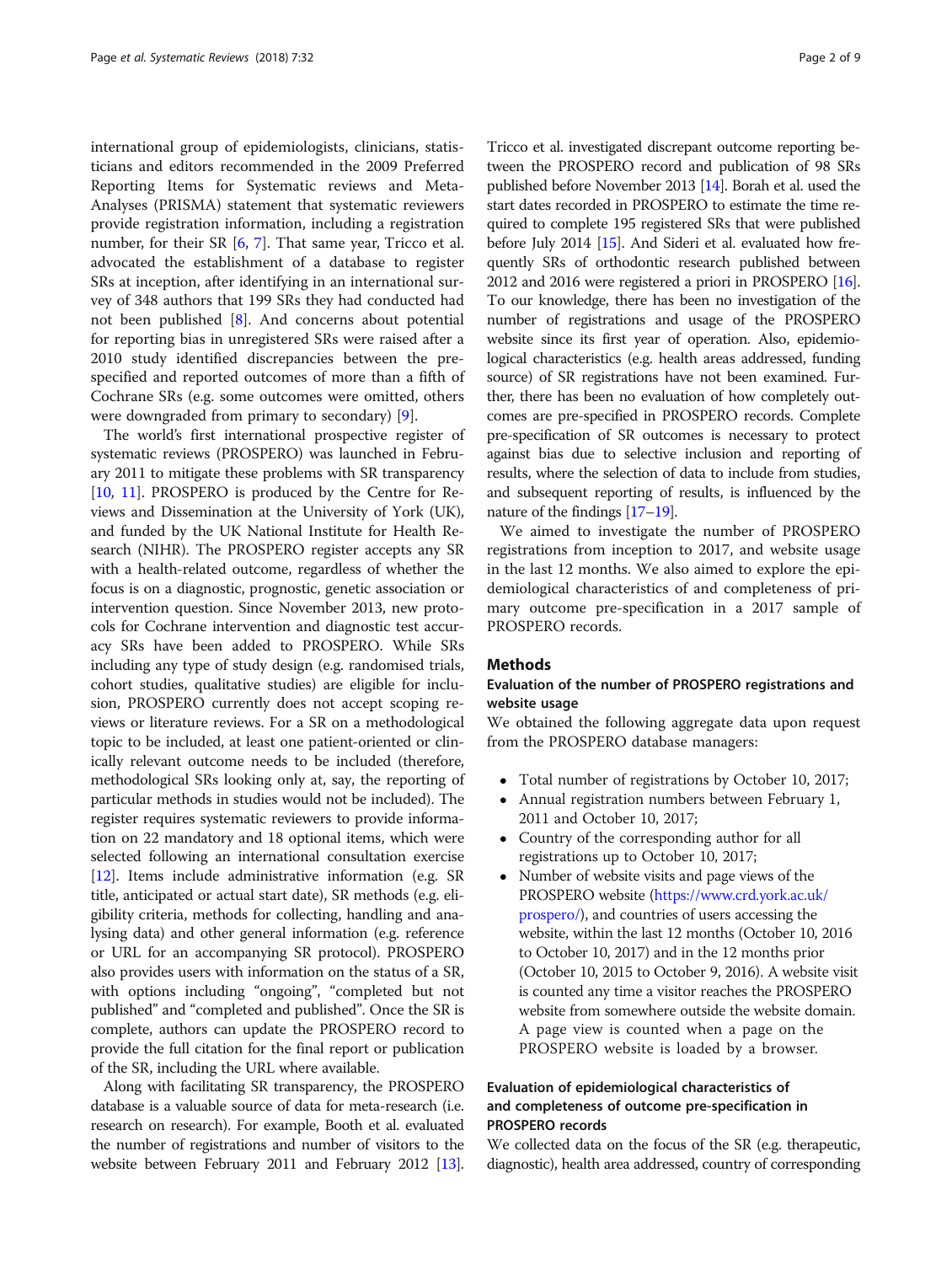author, funding and completeness of outcome prespecification in a random sample of 150 SRs registered in PROSPERO within the last 6 months. One author (MJP) downloaded the URLs of all records registered between April 1, 2017 and September 30, 2017 ( $n = 6070$ ) from the PROSPERO database. The same author drew a random sample using the random number generator in Microsoft Excel, and retrieved the full PROSPERO record for all 150 SRs selected.

One author (MJP) collected data on epidemiologic characteristics from each PROSPERO record using a standardised data collection form, adopting the same terms used in a previous study evaluating the epidemiological characteristics of published SRs [\[1\]](#page-7-0). The focus of the SR was sought from the "Review question" field of the PROS-PERO record, and classified as therapeutic (i.e. effects of a treatment/preventive intervention), epidemiologic (i.e. prevalence/incidence, or association between exposure and outcome), diagnostic (i.e. diagnostic test accuracy), prognostic (i.e. prognostic factors, biomarkers or clinical prediction rules) or other (e.g. qualitative analysis, measurement properties of instruments). Health area addressed was sought from the "Condition or domain being studied" field of the PROSPERO record, and classified using the International Classification of Diseases, Tenth Revision (ICD-10, [http://apps.who.int/classifications/icd10/browse/](http://apps.who.int/classifications/icd10/browse/2016/en) [2016/en](http://apps.who.int/classifications/icd10/browse/2016/en)). Country of corresponding author was sought from the "Country" and "Contact details for further information" fields of the PROSPERO record. Funding was sought from the "Funding sources/sponsors" field of the PROSPERO record, and classified as non-profit (e.g. government, university/hospital/research institute, charitable foundation), for-profit (e.g. pharmaceutical company) or no funding (as stated by the authors).

One author (MJP) classified completeness of outcome pre-specification for the primary outcome of the SR using the five-element framework developed by Saldanha et al. [[20\]](#page-7-0). This framework recommends that authors of SRs pre-specify the:

- 1. Domain or outcome title (e.g. pain);
- 2. Specific measurement or technique/instrument used to make the measurement (e.g. 10-point visual analogue scale);
- 3. Specific metric or format of the outcome data from each participant that will be used for analysis (e.g. change in pain from baseline);
- 4. Method of aggregation or how data from each group will be summarised (e.g. mean change in pain from baseline);
- 5. Time points that will be used for analysis (e.g. at or closest to 6 weeks post-randomisation).

Information on outcome pre-specification was sought from the "Primary Outcome" field of the PROSPERO

record and, if filled in, the "Timing and effect measures" field (the latter is an optional field on the PROSPERO registration form). Information was also sought from the "Data extraction (selection and coding)" and "Strategy for data synthesis" sections of the record. If the authors pre-specified multiple primary outcomes, we analysed only the outcome listed first in the "Primary Outcome" field of the PROSPERO record.

We performed all analyses using Stata version 14 software [[21\]](#page-7-0). Data for all variables were summarised as frequency and percentage. We explored whether completeness of outcome pre-specification was associated with whether the focus of the SR was therapeutic or not. Associations were quantified as risk ratios, with 95% confidence intervals (CIs), using a log-binomial regression model.

# Results

## Registration statistics

As of October 10, 2017, there were 26,535 SRs registered in PROSPERO; guided by current monthly submission rates, we anticipate this figure will reach over 30,000 by the end of 2017. There has been a 10-fold increase in registrations, from 63 SRs per month in 2012 (the first complete calendar year of registrations) to 800 per month in 2017 (Fig. [1\)](#page-3-0).

PROSPERO includes registrations from all over the world, with more than 100 countries contributing. The highest number of registrations originate from England, who were responsible for 4828/26,535 (18%) records registered from inception to October 10, 2017 (Table [1](#page-3-0)).

## Website usage

In the year preceding October 10, 2017, the PROSPERO website received more than 1.75 million page views. Visits to the website almost doubled in the last 12 months, with 525,750 visits occurring between October 2016 and October 2017 compared to 327,439 visits from October 2015 to October 2016. Use of PROSPERO is global, with the greatest number of website visits in the past year originating from the UK (117,878 visits).

# Epidemiological characteristics of SRs registered in PROSPERO

In the random sample of 150 SRs registered between April 1, 2017 and September 30, 2017, the majority were focused on a therapeutic question (78/150 [52%]; Table [2\)](#page-4-0). Almost a third of registrations addressed an epidemiologic question (47/150 [31%]), while only a few focused on a diagnostic/prognostic question (11/150 [7%]). The 150 SRs addressed a wide range of health areas; 18 ICD-10 chapters were recorded across the records. The top three most common ICD-10 chapters were diseases of the circulatory system (16/150 [11%]),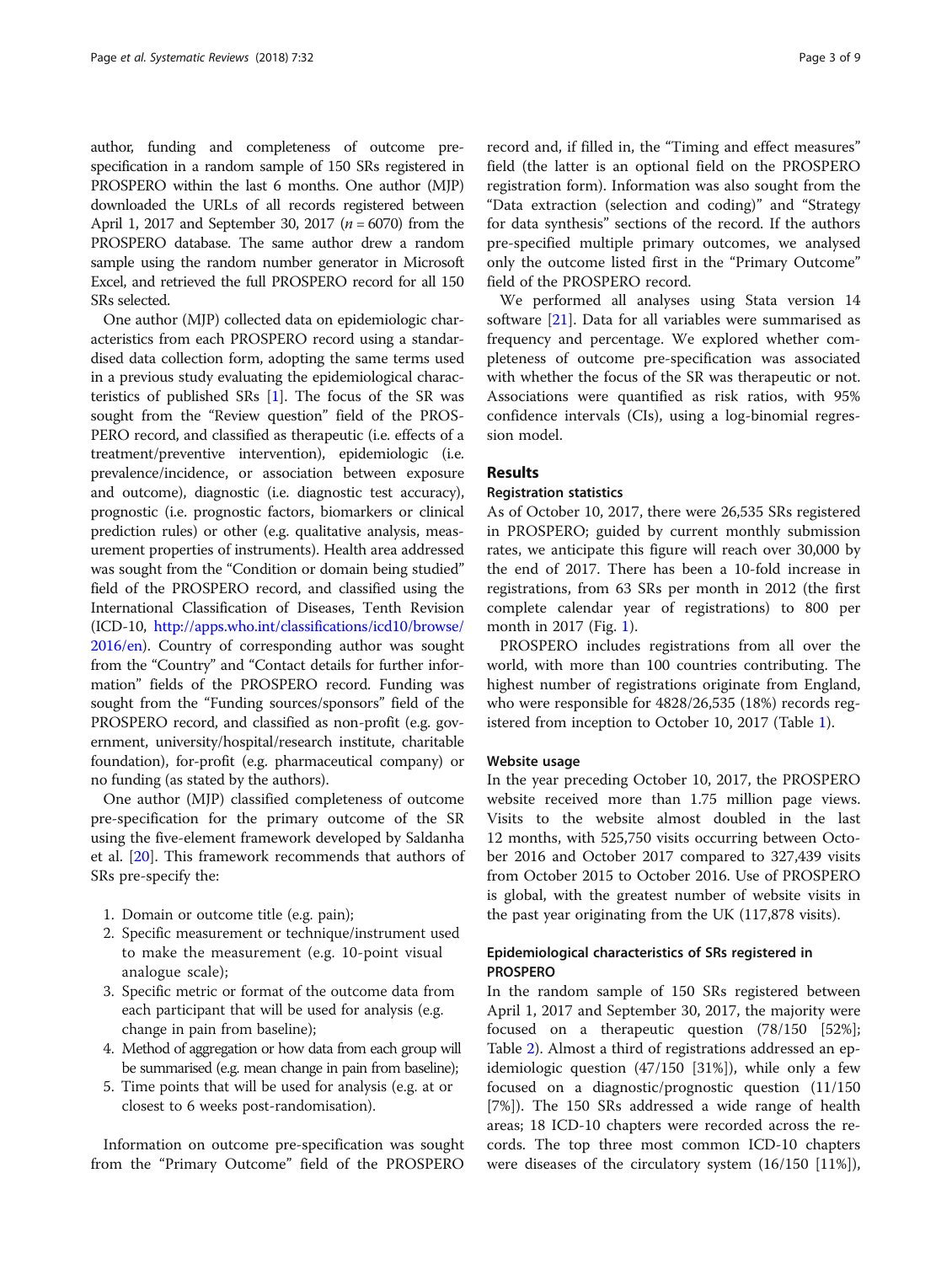<span id="page-3-0"></span>

mental and behavioural disorders (16/150 [11%]) and diseases of the musculoskeletal system and connective tissue (15/150 [10%]). Three ICD-10 chapters—diseases of the eye and adnexa, diseases of the ear and mastoid process and external causes of morbidity and mortality—were not covered by a single SR. Corresponding authors came from 28 countries, with England (27/150 [18%]), Australia (21/150 [14%]) and China (17/150 [11%]) the most common. Almost half of the SRs were funded by a non-profit source (66/150 [44%]), while the remainder were declared as being conducted without any funding. None of the SRs were funded by a for-

Table 1 Number of records registered in PROSPERO by the top 10 contributing countries, from inception to October 10, 2017

| commodering codmence) morn mecperon to october 10, 2017 |                          |  |  |  |
|---------------------------------------------------------|--------------------------|--|--|--|
| Country                                                 | Number (%) registrations |  |  |  |
| England                                                 | 4828 (18%)               |  |  |  |
| Australia                                               | 2813 (11%)               |  |  |  |
| <b>USA</b>                                              | 2530 (10%)               |  |  |  |
| China                                                   | 2367 (9%)                |  |  |  |
| Brazil                                                  | 2342 (9%)                |  |  |  |
| Canada                                                  | 2187 (8%)                |  |  |  |
| The Netherlands                                         | 872 (3%)                 |  |  |  |
| Germany                                                 | 665 (3%)                 |  |  |  |
| Scotland                                                | 629 (2%)                 |  |  |  |
| Italy                                                   | 564 (2%)                 |  |  |  |

The top 10 countries are responsible for 75% of all registrations. Only the country of the corresponding author is considered

profit source. Also, all of the registrations were for non-Cochrane SRs.

# Completeness of primary outcome pre-specification in PROSPERO records

Pre-specification of primary outcomes was incomplete in most of the 150 SRs registered between April 1, 2017 and September 30, 2017 (Table [3](#page-5-0)). The primary outcome was completely pre-specified (i.e. all five components were stated) in the PROSPERO record in 9/150 (6%) cases. In 44/150 (29%) cases, the domain was the only information about the primary outcome that was pre-specified. Approximately 40% of the PROSPERO records included information about the specific measurement, metric or method of aggregation for the primary outcome. Fewer PROSPERO records (25/150 [17%]) included information on the time points of interest for the primary outcome of the SR. Completeness of pre-specification was similar between therapeutic SRs and non-therapeutic SRs for all outcome components, except for time point, which was pre-specified more often in therapeutic SRs (20/78 [26%] therapeutic SRs versus 5/72 [7%] non-therapeutic SRs; risk ratio 3.69, 95% CI 1.46 to 9.32).

# **Discussion**

Registration of SRs in PROSPERO has increased rapidly, from 285 records in the year of inception (i.e. 2011) to 30,000 by the end of 2017. Half a million visits to the website occurred in the last 12 months from all over the world, most commonly from the UK. In a random sample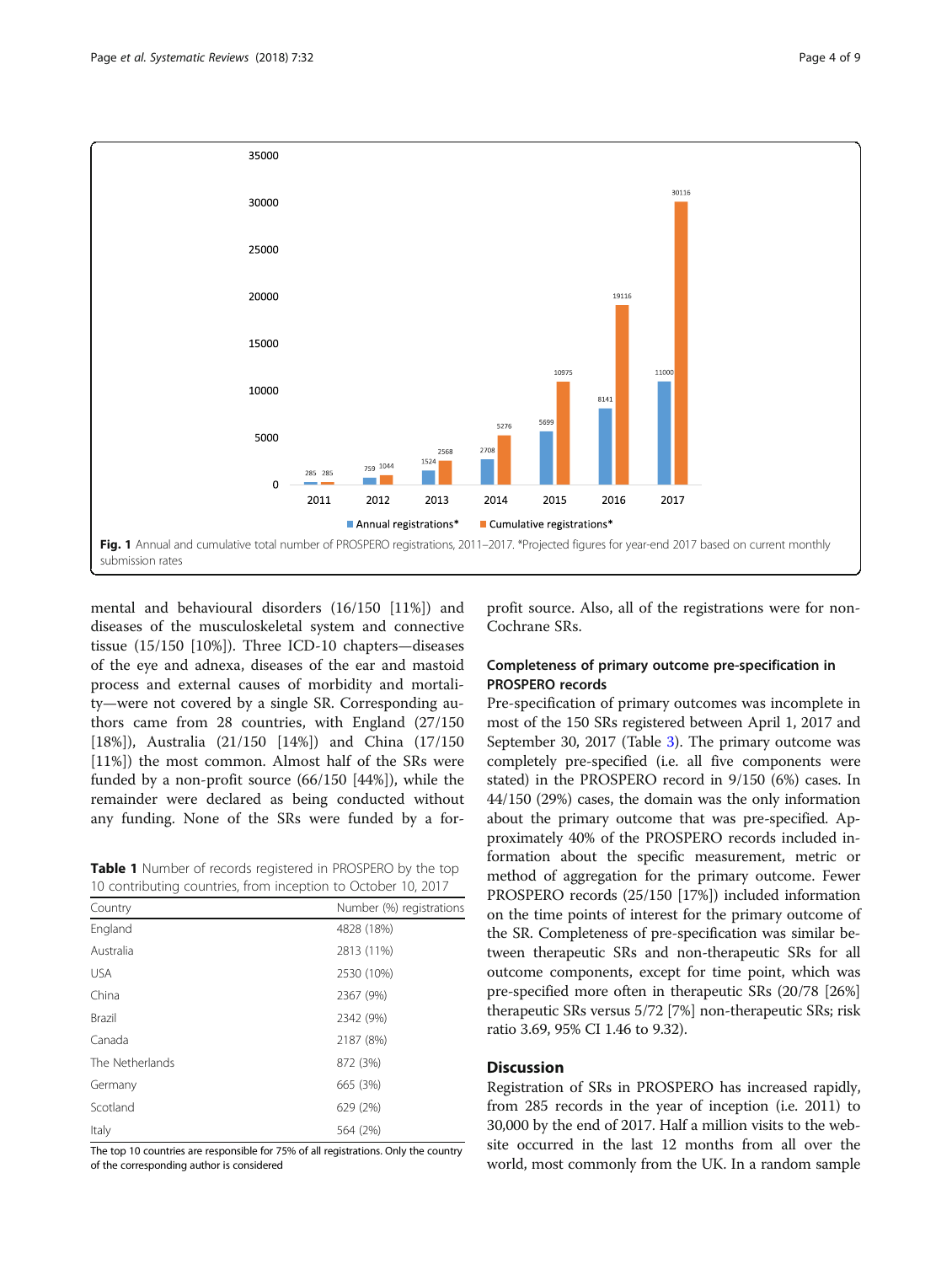| Characteristic                                                                                                                                                                                                                                                       | Frequency (%) |
|----------------------------------------------------------------------------------------------------------------------------------------------------------------------------------------------------------------------------------------------------------------------|---------------|
| Focus of SR                                                                                                                                                                                                                                                          |               |
| Therapeutic                                                                                                                                                                                                                                                          | 78 (52%)      |
| Epidemiologic                                                                                                                                                                                                                                                        | 47 (31%)      |
| Diagnostic                                                                                                                                                                                                                                                           | 7(5%)         |
| Prognostic                                                                                                                                                                                                                                                           | 4 (3%)        |
| Other                                                                                                                                                                                                                                                                | 14 (9%)       |
| Health area addressed (ICD-10 chapter)                                                                                                                                                                                                                               |               |
| Diseases of the circulatory system                                                                                                                                                                                                                                   | 16 (11%)      |
| Mental and behavioural disorders                                                                                                                                                                                                                                     | 16 (11%)      |
| Diseases of the musculoskeletal system and connective tissue                                                                                                                                                                                                         | 15 (10%)      |
| Factors influencing health status and contact with health services                                                                                                                                                                                                   | 12 (8%)       |
| Symptoms, signs and abnormal clinical and laboratory findings, not elsewhere classified                                                                                                                                                                              | 11(7%)        |
| Certain infectious and parasitic diseases                                                                                                                                                                                                                            | 10 (7%)       |
| Neoplasms                                                                                                                                                                                                                                                            | 10 (7%)       |
| Diseases of the digestive system                                                                                                                                                                                                                                     | 9(6%)         |
| Diseases of the genitourinary system                                                                                                                                                                                                                                 | 8(5%)         |
| Endocrine, nutritional and metabolic diseases                                                                                                                                                                                                                        | 8 (5%)        |
| Diseases of the respiratory system                                                                                                                                                                                                                                   | 7(5%)         |
| Diseases of the nervous system                                                                                                                                                                                                                                       | 6(4%)         |
| Pregnancy, childbirth and the puerperium                                                                                                                                                                                                                             | 6(4%)         |
| Injury, poisoning and certain other consequences of external causes                                                                                                                                                                                                  | 4 (3%)        |
| Certain conditions originating in the perinatal period                                                                                                                                                                                                               | 3(2%)         |
| Congenital malformations, deformations and chromosomal abnormalities                                                                                                                                                                                                 | 3(2%)         |
| Diseases of the blood and blood-forming organs and certain disorders involving the immune mechanism                                                                                                                                                                  | 3(2%)         |
| Diseases of the skin and subcutaneous tissue                                                                                                                                                                                                                         | 3(2%)         |
| Diseases of the eye and adnexa                                                                                                                                                                                                                                       | $0(0\%)$      |
| Diseases of the ear and mastoid process                                                                                                                                                                                                                              | $0(0\%)$      |
| External causes of morbidity and mortality                                                                                                                                                                                                                           | $0(0\%)$      |
| Country of corresponding author                                                                                                                                                                                                                                      |               |
| England                                                                                                                                                                                                                                                              | 27 (18%)      |
| Australia                                                                                                                                                                                                                                                            | 21 (14%)      |
| China                                                                                                                                                                                                                                                                | 17 (11%)      |
| Brazil                                                                                                                                                                                                                                                               | 16 (11%)      |
| <b>USA</b>                                                                                                                                                                                                                                                           | 16 (11%)      |
| Canada                                                                                                                                                                                                                                                               | 12 (8%)       |
| Other (fewer than 5 reviews per country, including Argentina, Bangladesh, Belgium, Denmark, Ethiopia, France, Germany, Greece,<br>Hong Kong, Hungary, India, Iran, Ireland, Italy, Japan, New Zealand, Norway, Scotland, Spain, Sweden Switzerland, The Netherlands) | 41 (27%)      |
| Funding of SR                                                                                                                                                                                                                                                        |               |
| Non-profit                                                                                                                                                                                                                                                           | 66 (44%)      |
| For-profit                                                                                                                                                                                                                                                           | $0(0\%)$      |
| Authors specified there was no funding                                                                                                                                                                                                                               | 84 (56%)      |

<span id="page-4-0"></span>Table 2 Epidemiological characteristics of a random sample of 150 SRs registered in PROSPERO between April 1, 2017 and September 30, 2017

ICD-10 International Classification of Diseases, Tenth Revision, SR systematic review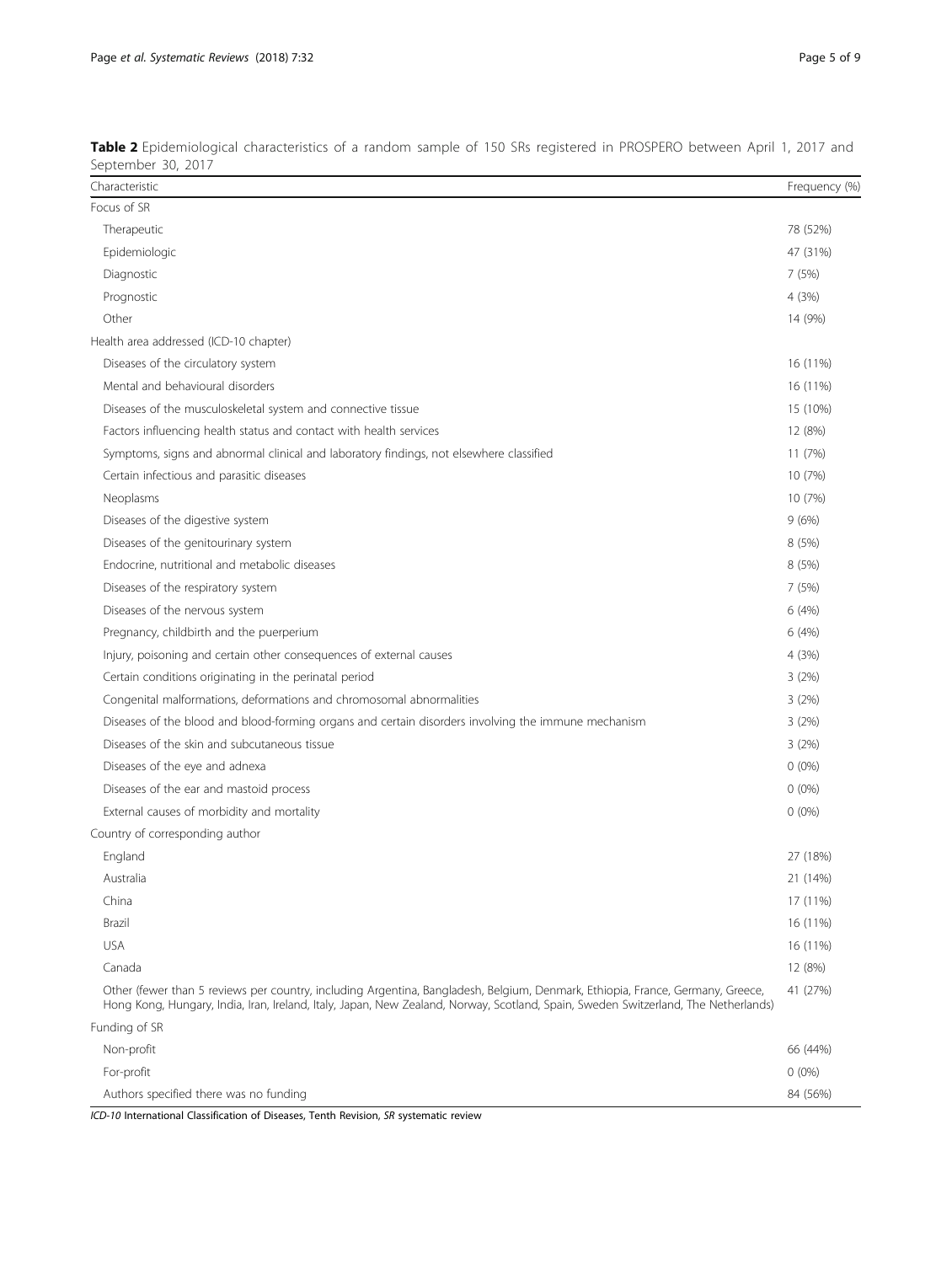| Components of outcome            | Number (%) all SRs<br>$n = 150$ | Number (%) therapeutic SRs<br>$n = 78$ | Number (%) non-therapeutic SRs<br>$n = 72$ | Risk ratio (95% CI) |
|----------------------------------|---------------------------------|----------------------------------------|--------------------------------------------|---------------------|
|                                  |                                 |                                        |                                            |                     |
| Specific measurement             | 65 (43%)                        | 35 (45%)                               | 30 (42%)                                   | 1.08 (0.75, 1.56)   |
| Specific metric                  | 63 (42%)                        | 31 (40%)                               | 32 (44%)                                   | 0.89(0.61, 1.30)    |
| Method of aggregation            | 69 (46%)                        | 36 (46%)                               | 33 (46%)                                   | 1.01 (0.71, 1.42)   |
| Time point                       | 25 (17%)                        | 20 (26%)                               | 5(7%)                                      | 3.69 (1.46, 9.32)   |
| Only domain specified            | 44 (29%)                        | 21 (27%)                               | 23 (32%)                                   | 0.84(0.51, 1.39)    |
| Outcome completely pre-specified | 9(6%)                           | 7(9%)                                  | 2(3%)                                      | 3.23 (0.69, 15.04)  |

<span id="page-5-0"></span>Table 3 Completeness of primary outcome pre-specification in a random sample of 150 SRs registered in PROSPERO between April 1, 2017 and September 30, 2017

CI confidence interval, NA not applicable, SR systematic review

of 150 SRs registered in PROSPERO between April 1, 2017 and September 30, 2017, the majority were focused on a therapeutic or epidemiologic question, and are being conducted without a dedicated funding source. A wide range of health areas were addressed across the 150 SRs, the most common being diseases of the circulatory system, mental and behavioural disorders and diseases of the musculoskeletal system and connective tissue. Prespecification of primary outcomes was incomplete in most of the 150 records, with almost a third specifying the domain only.

### Strengths and limitations

A strength of our study is that the PROSPERO database managers provided us with routinely collected data on the number of PROSPERO registrations and website usage, which removed the potential for errors due to manual data collection. Further, we were able to explore trends in these variables over time, unlike a previous evaluation which was limited to the first year of activity [\[13\]](#page-7-0). However, there are also some limitations. We analysed other variables (epidemiological characteristics and completeness of outcome pre-specification) in a random sample of SRs registered in PROSPERO between April and September 2017 only. Therefore, our frequency statistics may not generalise to SRs registered earlier. It is possible that some errors exist in our data on epidemiological characteristics and completeness of outcome pre-specification, given that data collection and classification were performed by one author only. However, we expect the number of errors to be low given the extensive experience that the data collector (MJP) has from recording this type of information in previous studies [\[1,](#page-7-0) [14](#page-7-0), [17,](#page-7-0) [22\]](#page-7-0).

## Comparison with other studies

Compared with a previous analysis of the characteristics of PROSPERO registrations [[13\]](#page-7-0), the geographical scope of SRs registered has changed considerably over time. Registrations in the first year (2011–2012) came from 33 different countries, whereas that figure has risen to over

100 countries now. England remains the country responsible for most registrations, and Italy has moved into the list of top ten contributors, overtaking Denmark. The number of registrations submitted by authors based in Australia and China has also increased; in the first year of operation, these countries were in fourth and eighth position on the list of top contributing countries [\[13](#page-7-0)], and have moved into second and fourth position, respectively.

#### Explanations and implications

The exponential increase in SR registrations from 2011 to 2017 is a surprising, albeit welcome, development. Unlike for clinical trialists, who rapidly embraced trial registration only after the International Committee of Medical Journal Editors (ICMJE) announced that they would no longer publish trials that were not registered at inception [\[23\]](#page-7-0), SR registration is not yet required by most journals (nor is it an ICMJE journal requirement). Therefore, the motivation of systematic reviewers to register their SR is likely due to other factors. It is possible that authors are paying attention to the increasing number of publications promoting the advantages of pre-registration of scientific studies and open science practices [[24](#page-7-0)–[26](#page-7-0)]. The uptake of registration could also be driven in part by journals that endorse the PRISMA Statement, which encourages SR registration in item 5 [[6](#page-7-0)]. In addition, awareness of the benefits of SR registration likely increased following the dissemination of the PRISMA for Protocols Statement in January 2015 [[27](#page-7-0), [28](#page-7-0)], which mentions PROSPERO specifically in item 2. Further, many authors of SRs may be trialists as well, so an acceptance of the need for trial registration may have translated to an acceptance of SR registration.

The epidemiological characteristics of the registered SRs we examined share some similarities, and some differences, with a recent sample of completed SRs [[1](#page-7-0)]. In both samples, most of the SRs focused on a therapeutic question (55% of 300 SRs indexed in MEDLINE® in February 2014 versus 52% of 150 SRs registered in PROSPERO in 2017), and few focused on a diagnostic/prognostic question (11 versus 7%, respectively). This possibly reflects the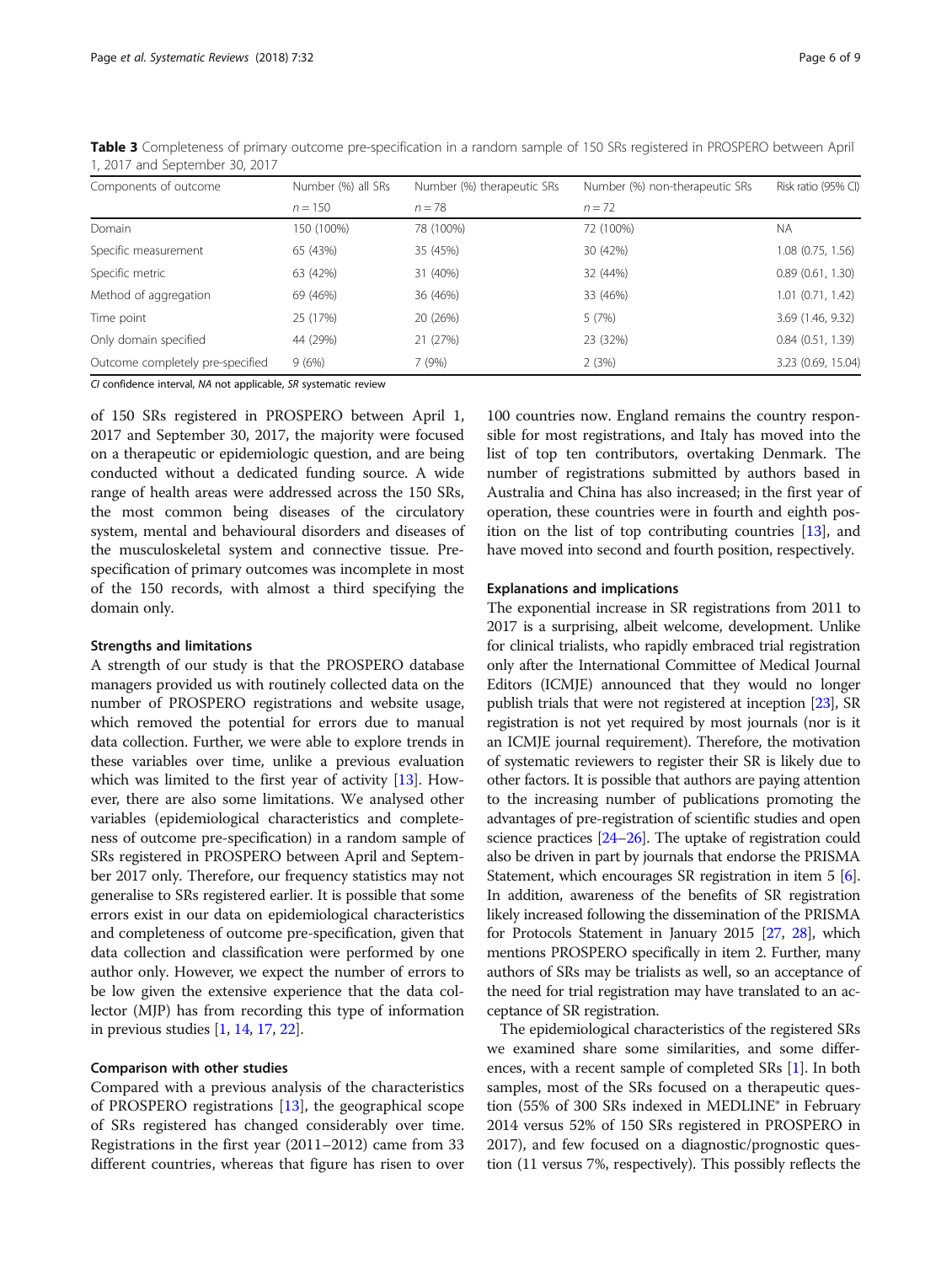fact that methods for therapeutic SRs are more established than methods for other types of SRs [[29,](#page-7-0) [30](#page-7-0)]. Diseases of the circulatory system was one of the most common health areas addressed in both samples; a positive sign given that conditions such as ischaemic heart disease and stroke are leading causes of mortality globally [\[31](#page-7-0), [32](#page-7-0)]. Neoplasms and certain infectious and parasitic diseases—other leading causes of mortality [[32\]](#page-7-0)—were the most common areas addressed in the SRs indexed in MEDLINE® in February 2014 (in 16 and 14% of 300 SRs, respectively), yet both diseases were addressed in fewer (7%) of the 150 SRs registered in PROSPERO in 2017. We encourage systematic reviewers planning SRs to align their topic with global burden of disease data to ensure they are targeting clinically important questions [[33\]](#page-7-0).

None of the 150 registered SRs that we studied in detail were funded by a for-profit source. This is concerning given that other research has revealed a proliferation of meta-analyses are being commissioned by industry, most of which are not registered or published [\[34](#page-7-0)]. Clearly, more work is needed to encourage for-profit companies to embrace SR transparency practices. In the future, it would be worthwhile to explore (e.g. via surveys and interviews) the reasons for non-registration of SRs by investigators working in for-profit and non-profit organisations.

The incomplete pre-specification of outcomes that we observed in PROSPERO records is consistent with that observed in previous studies evaluating outcomes in Cochrane SR protocols [\[17](#page-7-0), [18\]](#page-7-0) and published SRs [\[17](#page-7-0), [20\]](#page-7-0). This is likely because full pre-specification of outcomes is not yet a mandatory requirement for SR registration. We believe this should be reconsidered. There is emerging evidence that multiple results are often available for the same outcome in clinical trials (e.g. pain is measured using three scales, each at two time points), and that failure to completely pre-specify SR outcomes can lead to challenges with selecting and interpreting results from the included trials [\[17](#page-7-0), [35](#page-7-0), [36\]](#page-7-0). For example, Mayo-Wilson et al. found that across 21 trials of gabapentin for neuropathic pain, the number of unique within-trial results for pain intensity that systematic reviewers could select from ranged from 1 to 68 (because of within-trial multiplicity of outcome measurements, metrics, methods of aggregation and time points). For this reason, the total number of possible meta-analyses for pain intensity that systematic reviewers could (in theory) calculate was more than 34 trillion [[36](#page-7-0)]. To deal with multiplicity challenges such as these, and prevent cherry-picking of the most favourable results when multiple are available within studies, systematic reviewers should make greater use of the "Timing and effect measures" field in PROSPERO, to completely pre-specify the outcomes of interest to the SR. In addition, such information in PROSPERO records should be

accurately reflected in public versions of SR protocols and vice versa, and any amendments should be documented in completed SR articles.

There are several avenues of further work relating to PROSPERO. The field of knowledge synthesis is evolving to include other types of reviews, such as scoping reviews [\[37\]](#page-8-0), living SRs [\[38](#page-8-0)] and rapid reviews [\[39](#page-8-0)]. Given the rapidly changing environment and methods, PROSPERO may need to adapt the criteria for inclusion in the database, as well as items on the registration form, to reflect the current state of the field. Also, it would be worthwhile to conduct a large-scale investigation of publication rates of registered SRs, the prevalence of and reasons for discontinued SRs and discrepancies in the planned and reported SR methods. Finally, that 30,000 SRs are underway suggest that the mass production of SRs previously discussed [[40,](#page-8-0) [41](#page-8-0)] shows no sign of waning. It remains to be seen whether all of these SRs address questions that are relevant to end-users (e.g. patients, health care providers and policy makers), are well conducted, and are free of financial conflicts of interest. The PROSPERO management team have advised us that to minimise the potential for redundancy of SRs, forthcoming changes to the user interface will require those registering SRs to consider whether similar SRs already exist, and whether a new SR is necessary (L. Stewart, personal communication).

## Conclusion

Registration of SRs in PROSPERO increased rapidly between 2011 and 2017, thus benefiting users of health evidence who want to know about ongoing SRs. Further work is needed to explore how closely published SRs adhere to the planned methods, whether greater prespecification of outcomes prevents selective inclusion and reporting of study results, and whether registered SRs are addressing necessary questions.

#### Abbreviations

CI: Confidence interval; ICD-10: International Classification of Diseases, Tenth Revision; NIHR: National Institute for Health Research; PRISMA: Preferred Reporting Items for Systematic reviews and Meta-Analyses; SR: Systematic review

#### Acknowledgments

We thank Prof. Lesley Stewart and Dr. Julie Jones-Diette (Centre for Reviews and Dissemination, University of York) for providing us with registration and website usage data from PROSPERO.

#### Funding

There was no direct funding for this study. MJP is supported by an Australian National Health and Medical Research Council (NHMRC) Early Career Fellowship (1088535). ACT is funded by a Tier 2 Canada Research Chair in Knowledge Synthesis. The funders had no role in study design, data collection and analysis, decision to publish or preparation of the manuscript.

#### Availability of data and materials

The data underlying this study and statistical analysis code are available on the Open Science Framework: [https://osf.io/v94ym/.](https://osf.io/v94ym)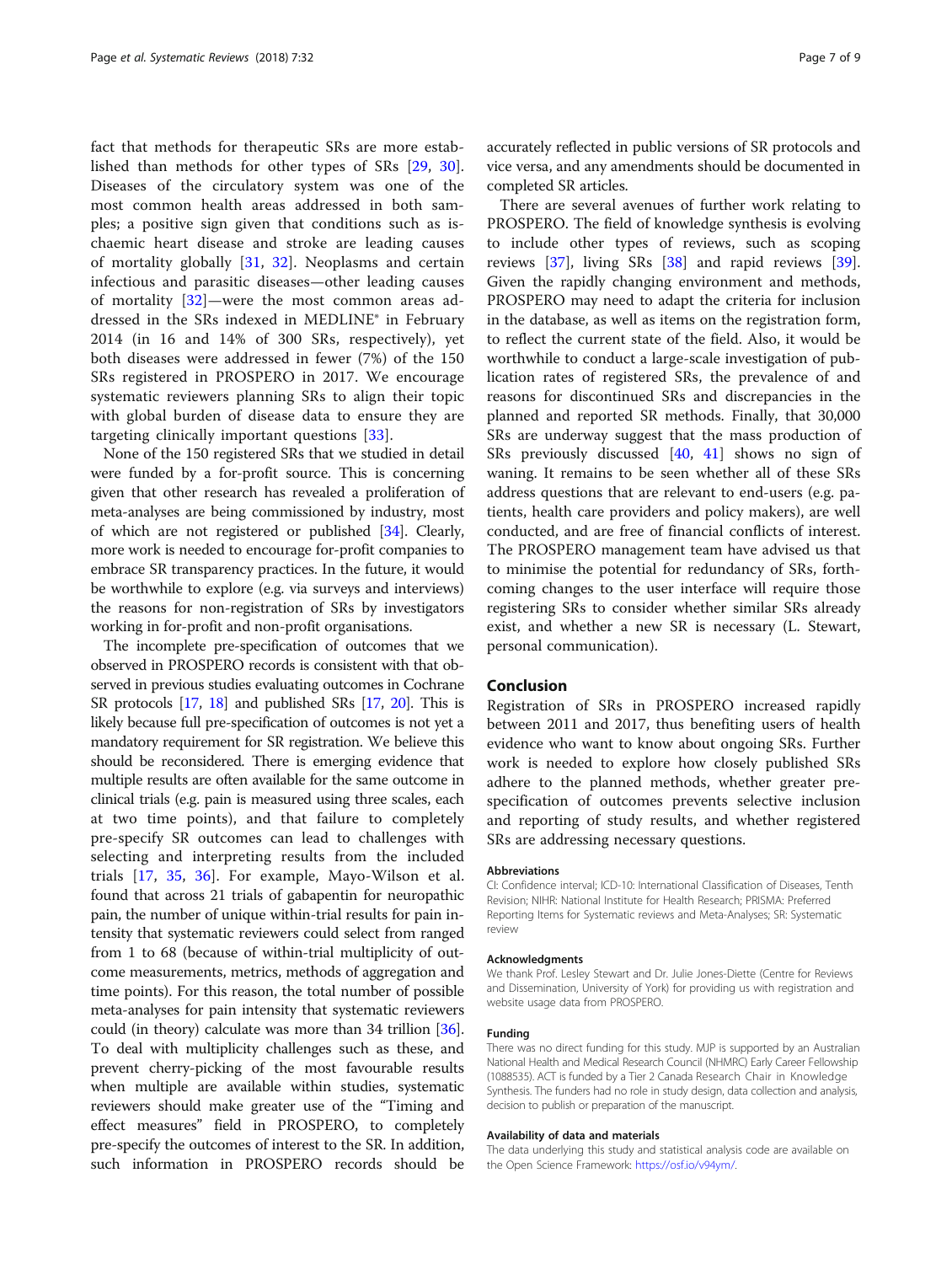## <span id="page-7-0"></span>Authors' contributions

All authors declare to meet the ICMJE conditions for authorship. MJP and ACT conceived the study design. MJP collected data and undertook the statistical analyses. MJP wrote the first draft of the article, with contributions from ACT. LS and ACT contributed to revisions of the article. All authors approved the final version of the submitted article.

#### Ethics approval and consent to participate

Not applicable.

#### Consent for publication

Not applicable.

#### Competing interests

We have read the journal's policy and the authors of this manuscript have the following competing interests: MJP, LS, and ACT are Associate Editors for Systematic Reviews, but had no involvement in the peer review process or decision for publication.

# Publisher's Note

Springer Nature remains neutral with regard to jurisdictional claims in published maps and institutional affiliations.

#### Author details

<sup>1</sup>School of Public Health and Preventive Medicine, Monash University, 553 St Kilda Road, Melbourne, VIC 3004, Australia. <sup>2</sup>Centre for Journalology, Clinical Epidemiology Program, Ottawa Hospital Research Institute, Ottawa K1H 8L6, Canada. <sup>3</sup>School of Epidemiology and Public Health, Faculty of Medicine, University of Ottawa, Ottawa K1H 8M5, Canada. <sup>4</sup>Knowledge Translation Program, Li Ka Shing Knowledge Institute, St Michael's Hospital, Toronto, ON M5B 1W8, Canada. <sup>5</sup>Epidemiology Division, Dalla Lana School of Public Health, University of Toronto, Toronto, ON M5T 3M7, Canada.

## Received: 3 November 2017 Accepted: 15 February 2018 Published online: 20 February 2018

#### References

- Page MJ, Shamseer L, Altman DG, Tetzlaff J, Sampson M, Tricco AC, et al. Epidemiology and reporting characteristics of systematic reviews of biomedical research: a cross-sectional study. PLoS Med. 2016;13(5):e1002028.
- 2. Moher D, Tetzlaff J, Tricco AC, Sampson M, Altman DG. Epidemiology and reporting characteristics of systematic reviews. PLoS Med. 2007;4:e78.
- 3. Stewart L, Moher D, Shekelle P. Why prospective registration of systematic reviews makes sense. Syst Rev. 2012;1:7.
- 4. Moher D, Booth A, Stewart L. How to reduce unnecessary duplication: use PROSPERO. BJOG. 2014;121(7):784–6.
- 5. Page MJ, Altman DG, Shamseer L, McKenzie JE, Ahmadzai N, Wolfe D, et al. Reproducible research practices are underused in systematic reviews of biomedical interventions. J Clin Epidemiol. 2018;94:8–18.
- 6. Moher D, Liberati A, Tetzlaff J, Altman DG, Group P. Preferred reporting items for systematic reviews and meta-analyses: the PRISMA statement. PLoS Med. 2009;6(7):e1000097.
- Liberati A, Altman DG, Tetzlaff J, Mulrow C, Gotzsche PC, Ioannidis JP, et al. The PRISMA statement for reporting systematic reviews and meta-analyses of studies that evaluate health care interventions: explanation and elaboration. PLoS Med. 2009;6(7):e1000100.
- 8. Tricco AC, Pham B, Brehaut J, Tetroe J, Cappelli M, Hopewell S, et al. An international survey indicated that unpublished systematic reviews exist. J Clin Epidemiol. 2009;62(6):617–23. e5
- Kirkham JJ, Altman DG, Williamson PR. Bias due to changes in specified outcomes during the systematic review process. PLoS One. 2010;5(3):e9810.
- 10. Booth A, Clarke M, Dooley G, Ghersi D, Moher D, Petticrew M, et al. The nuts and bolts of PROSPERO: an international prospective register of systematic reviews. Syst Rev. 2012;1:2.
- 11. Booth A, Clarke M, Ghersi D, Moher D, Petticrew M, Stewart L. An international registry of systematic-review protocols. Lancet. 2011;377(9760):108–9.
- 12. Booth A, Clarke M, Ghersi D, Moher D, Petticrew M, Stewart L. Establishing a minimum dataset for prospective registration of systematic reviews: an international consultation. PLoS One. 2011;6(11):e27319.
- 13. Booth A, Clarke M, Dooley G, Ghersi D, Moher D, Petticrew M, et al. PROSPERO at one year: an evaluation of its utility. Syst Rev. 2013;2:4.
- 14. Tricco AC, Cogo E, Page MJ, Polisena J, Booth A, Dwan K, et al. A third of systematic reviews changed or did not specify the primary outcome: a PROSPERO register study. J Clin Epidemiol. 2016;79:46–54.
- 15. Borah R, Brown AW, Capers PL, Kaiser KA. Analysis of the time and workers needed to conduct systematic reviews of medical interventions using data from the PROSPERO registry. BMJ Open. 2017;7(2):e012545.
- 16. Sideri S, Papageorgiou SN, Eliades T. Are orthodontic systematic reviews registered a priori in PROSPERO? J Orthod. 2017;44(4):249-55.
- 17. Page MJ, McKenzie JE, Chau M, Green SE, Forbes A. Methods to select results to include in meta-analyses deserve more consideration in systematic reviews. J Clin Epidemiol. 2015;68(11):1282–91.
- 18. Liu Z, Saldanha IJ, Margolis D, Dumville JC, Cullum NA. Outcomes in Cochrane systematic reviews related to wound care: an investigation into prespecification. Wound Repair Regen. 2017;25(2):292–308.
- 19. Page MJ, McKenzie JE, Kirkham J, Dwan K, Kramer S, Green S, et al. Bias due to selective inclusion and reporting of outcomes and analyses in systematic reviews of randomised trials of healthcare interventions. Cochrane Database Syst Rev. 2014;10:MR000035.
- 20. Saldanha IJ, Dickersin K, Wang X, Li T. Outcomes in Cochrane systematic reviews addressing four common eye conditions: an evaluation of completeness and comparability. PLoS One. 2014;9(10):e109400.
- 21. StataCorp. Stata statistical software: release 14. College Station: StataCorp LP; 2015.
- 22. Page MJ, Forbes A, Chau M, Green SE, McKenzie JE. Investigation of bias in meta-analyses due to selective inclusion of trial effect estimates: empirical study. BMJ Open. 2016;6(4):e011863.
- 23. De Angelis C, Drazen JM, Frizelle FA, Haug C, Hoey J, Horton R, et al. Clinical trial registration: a statement from the International Committee of Medical Journal Editors. N Engl J Med. 2004;351(12):1250–1.
- 24. Nosek BA, Alter G, Banks GC, Borsboom D, Bowman SD, Breckler SJ, et al. Scientific standards. Promoting an open research culture. Science. 2015; 348(6242):1422–5.
- 25. McKiernan EC, Bourne PE, Brown CT, Buck S, Kenall A, Lin J, et al. How open science helps researchers succeed. elife. 2016;5:e16800.
- 26. Kidwell MC, Lazarevic LB, Baranski E, Hardwicke TE, Piechowski S, Falkenberg LS, et al. Badges to acknowledge open practices: a simple, low-cost, effective method for increasing transparency. PLoS Biol. 2016; 14(5):e1002456.
- 27. Moher D, Shamseer L, Clarke M, Ghersi D, Liberati A, Petticrew M, et al. Preferred reporting items for systematic review and meta-analysis protocols (PRISMA-P) 2015 statement. Syst Rev. 2015;4:1.
- 28. Shamseer L, Moher D, Clarke M, Ghersi D, Liberati A, Petticrew M, et al. Preferred reporting items for systematic review and meta-analysis protocols (PRISMA-P) 2015: elaboration and explanation. BMJ. 2015;349:g7647.
- 29. Higgins JPT, Green S, editors. Cochrane handbook for systematic reviews of interventions version 5.1.0 [updated March 2011]. The Cochrane Collaboration. 2011. Available from [http://training.cochrane.org/handbook.](http://training.cochrane.org/handbook)
- 30. Tricco AC, Zarin W, Ghassemi M, Nincic V, Lillie E, Page MJ, et al. Same family, different species: methodological conduct and quality varies according to purpose for five types of knowledge synthesis. J Clin Epidemiol. 2017.
- 31. Lozano R, Naghavi M, Foreman K, Lim S, Shibuya K, Aboyans V, et al. Global and regional mortality from 235 causes of death for 20 age groups in 1990 and 2010: a systematic analysis for the global burden of disease study 2010. Lancet. 2012;380(9859):2095–128.
- 32. GBD 2016 Causes of Death Collaborators. Global, regional, and national age-sex specific mortality for 264 causes of death, 1980-2016: a systematic analysis for the global burden of disease study 2016. Lancet. 2017; 390(10100):1151–210.
- 33. Yoong SL, Hall A, Williams CM, Skelton E, Oldmeadow C, Wiggers J, et al. Alignment of systematic reviews published in the Cochrane database of systematic reviews and the database of abstracts and reviews of effectiveness with global burden-of-disease data: a bibliographic analysis. J Epidemiol Community Health. 2015;69(7):708–14.
- 34. Schuit E, Ioannidis JP. Network meta-analyses performed by contracting companies and commissioned by industry. Systematic Reviews. 2016;5(1):198.
- 35. Mayo-Wilson E, Fusco N, Li T, Hong H, Canner JK, Dickersin K. Multiple outcomes and analyses in clinical trials create challenges for interpretation and research synthesis. J Clin Epidemiol. 2017;86:39–50.
- 36. Mayo-Wilson E, Li T, Fusco N, Bertizzolo L, Canner JK, Cowley T, et al. Cherry-picking by trialists and meta-analysts can drive conclusions about intervention efficacy. J Clin Epidemiol. 2017. J Clin Epidemiol. 2017;91:95–110.